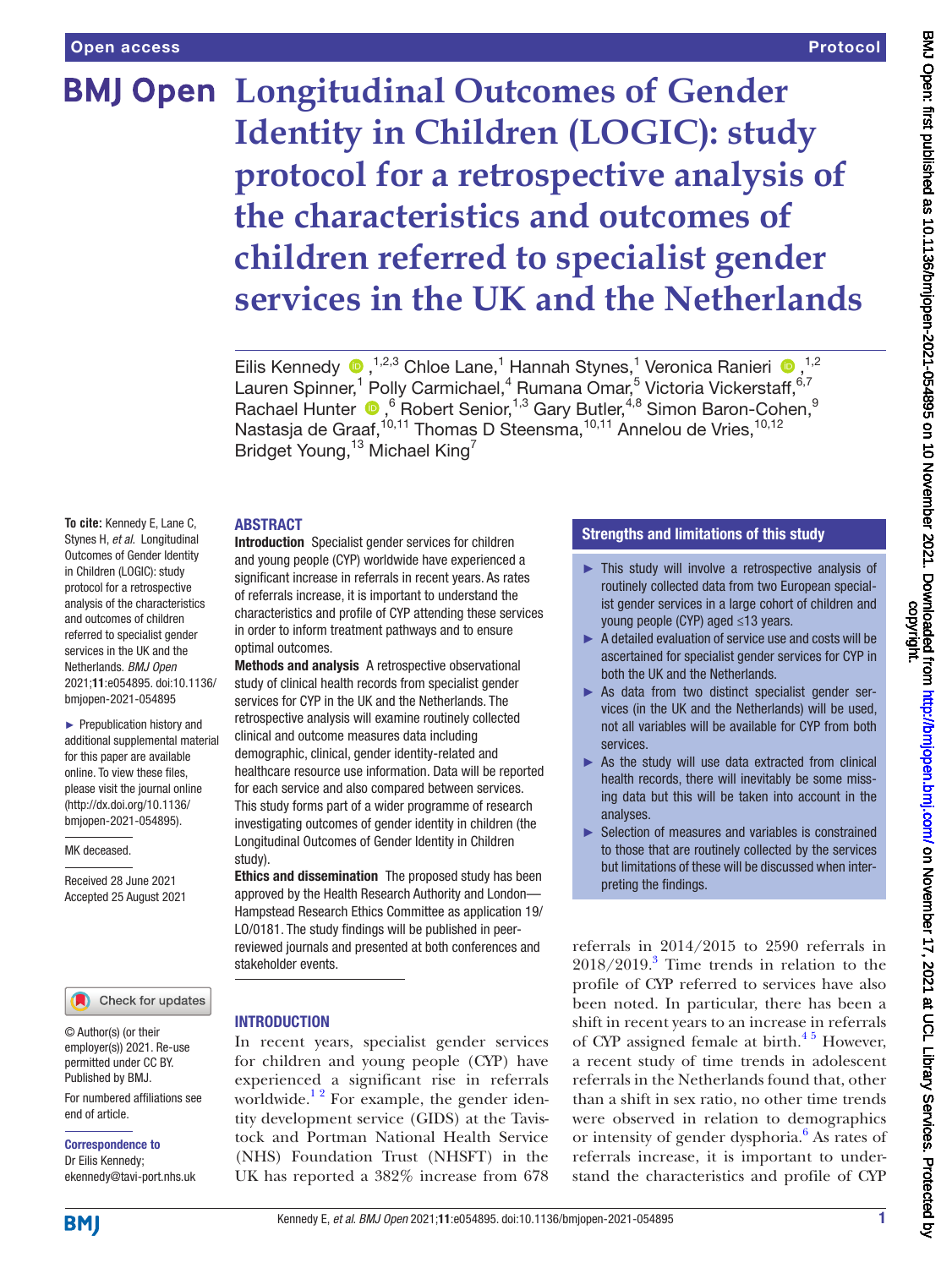attending these services in order to inform treatment pathways and to ensure optimal outcomes for these CYP.

The specialist gender services at the Tavistock and Portman NHSFT in the UK and Amsterdam University Medical Centre (AUMC) in the Netherlands are two of the longest established and largest services in Europe for CYP seeking support in relation to their gender identity. Both of the services follow a similar assessment protocol and both have consistently used the same outcome measures over the past 8 years, enabling comparisons to be made between the services. These include a multidisciplinary clinical assessment and completion of the Child Behaviour Checklist (CBCL), the Youth Self Report (YSR) and the Teacher Report Form  $(TRF)^7$  $(TRF)^7$  to assess emotional and behavioural func-tioning, and the Social Responsiveness Scale (SRS)<sup>[8](#page-6-5)</sup> to assess autistic traits. Data from these services have previously been compared and some cross-cultural differences in the nature of referrals to these clinics have previously been reported. For example, a recent study comparing psychological functioning in adolescents (aged 12–18 years) referred to specialist gender services across four European countries (including the UK and the Netherlands) identified that, at the time of referral, emotional and behavioural problems and peer relationship difficulties were most prevalent in CYP presenting to services in the UK.<sup>[9](#page-6-6)</sup> Conversely, these issues were least prevalent in CYP presenting to services in the Netherlands. In addition, a greater number of younger children presenting to specialist gender services who have already made changes in their clothing, hairstyle, first name and pronouns to reflect their gender identity (sometimes referred to as social transition) at the time of referral has been reported.<sup>[10](#page-6-7)</sup> Recent research has suggested that making these changes early on can have desirable outcomes for CYP.<sup>11-13</sup> However, research on this matter in prepubertal children is limited, and thus, we need to know more about how making such changes in dress and behaviour relates to later outcomes.<sup>[14](#page-6-9)</sup> This study will extend current understanding of the nature of CYP referrals, particularly in relation to younger children, by providing further opportunity to characterise the profile and outcomes of attendees at each service, while also exploring potential cross-cultural differences.

Several longitudinal prospective cohort studies of CYP attending specialist gender services are now ongoing.<sup>1516</sup> However, retrospective analysis of clinical data can provide important and unique insights into the characteristics and outcomes of CYP referred to these services which are not yet available from these ongoing prospective studies. This is particularly pertinent as it is widely acknowledged that the evidence base on which current treatment protocols is based is limited. $^{14}$  Furthermore, retrospective studies include a whole specified cohort, which is not necessarily feasible within prospective studies which generally require a process of recruitment and novel data collection. Retrospective studies of clinical cohorts, therefore, provide a valuable and informative addition to the literature.

As much of the existing literature has focused on adolescents, little is currently known about the overall characteristics and outcomes of younger CYP, particularly prepubertal and early pubertal children, who attend specialist gender services. Consequently, there is limited evidence to inform the likely trajectories and outcomes of these CYP and to enable clinical care pathways to be tailored accordingly. The present study aims to address this gap in the literature by profiling CYP aged ≤13 years who first attended specialist gender services across an 8-year period (2009–2017). It will describe and, where possible, compare the outcomes of CYP attendees in relation to their demographic and family backgrounds, emotional and behavioural functioning, autistic traits and gender identity (eg, diagnosis of gender dysphoria and social transition). Measures relating to emotional and behavioural functioning and autistic traits will be included, as mental health conditions and autism have been reported to co-occur for some CYP who are referred to specialist gender services.<sup>17–20</sup> Differences in referrals and treatment pathways in each country will be explored, for example, numbers of children presenting to the clinic who have already socially transitioned and age at time of referral to paediatric endocrinology. Service use and outcomes will be identified, particularly in relation to CYP who attend a paediatric endocrinology clinic and those who do not. A healthcare resource costing of both services will also be undertaken. It is anticipated that the proposed research will improve understanding of the characteristics of service users in order to help in the planning and organisation of services and to address the need for tailored support when required.

### Aims

This study aims to identify (1) the profile of CYP aged  $\leq 13$ years attending specialist gender services in the UK and the Netherlands between 2009 and 2017 and (2) the proportion of these CYP who (A) experience gender dysphoria, (B) socially transition, (C) access medical treatment (eg, hormone blockers and cross sex hormones) and (D) have co-occurring autistic traits; (3) the profile of CYP who attend paediatric endocrinology clinics and the profile of CYP who do not attend these clinics; (4) the service use and costs of CYP attending specialist gender services; (5) costs for CYP who attend paediatric endocrinology clinics and costs for CYP who do not attend these clinics.

## METHODS AND ANALYSIS Study design

A retrospective observational study of clinical health records from specialist gender services in the UK and the Netherlands across an 8-year period (2009–2017). See [table](#page-2-0) 1 for a full list of variables and measures. This study forms part of a wider programme of research investigating outcomes of gender identity in children (the Longitudinal Outcomes of Gender Identity in Children, LOGIC study). $^{21}$  This programme of research utilises a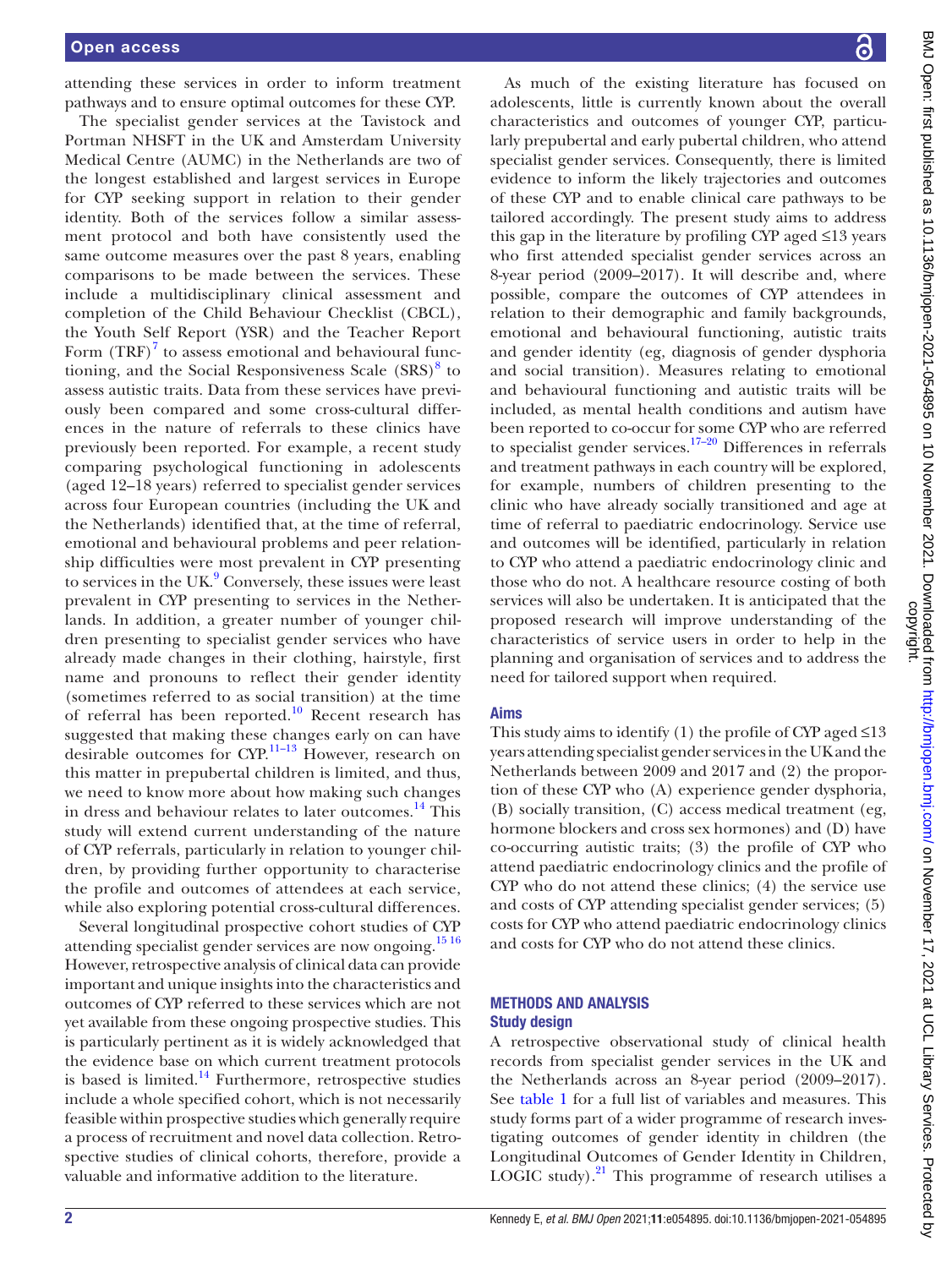ි

<span id="page-2-0"></span>

| <b>Variable</b>                                                 | Data source                                     | Level of data  | <b>Values</b>                                                                                                                                                                                                              |
|-----------------------------------------------------------------|-------------------------------------------------|----------------|----------------------------------------------------------------------------------------------------------------------------------------------------------------------------------------------------------------------------|
| Demographic                                                     |                                                 |                |                                                                                                                                                                                                                            |
| Age at referral                                                 | Medical record                                  | Scale          | Age in years and months                                                                                                                                                                                                    |
| Age attended first<br>appointment                               | Medical record                                  | <b>Scale</b>   | Age in years and months                                                                                                                                                                                                    |
| Ethnicity*                                                      | Medical record                                  | Nominal        | 1: White<br>2: Mixed<br>3: Asian or Asian British<br>4: Black or Black British<br>5: Chinese or other<br>6: Prefer not to say                                                                                              |
| Registered sex assignation<br>at birth                          | Medical record                                  | Nominal        | 1: Female<br>2: Male                                                                                                                                                                                                       |
| Travel distance to gender<br>identity clinic*                   | Medical record                                  | Scale          | Distance in kilometres                                                                                                                                                                                                     |
| Family composition 1:<br>Living situation                       | Medical record                                  | Nominal        | 1: CYP lives with both biological parents<br>2: CYP lives with one biological parent<br>3: Other                                                                                                                           |
| Family composition 2:<br><b>LGBT</b> parent                     | Medical record                                  | Nominal        | 1: No<br>2: Yes                                                                                                                                                                                                            |
| Family composition 3: CYP<br>adopted                            | Medical record                                  | Nominal        | 1: No<br>2: Yes                                                                                                                                                                                                            |
| Primary caregiver age and<br>relationship to CYP at<br>referral | Medical record                                  | Scale, Nominal | 1: Mother<br>2: Father<br>3: Stepmother<br>4: Stepfather<br>5: Adoptive mother<br>6: Adoptive father<br>7: Foster mother<br>8: Foster father<br>9: Foster parent (unspecified)<br>10: Aunt<br>11: Uncle<br>12: Grandparent |
| Sibling(s) age and sex*                                         | Medical record                                  | Scale, Nominal | 1: Female<br>2: Male<br>3: Other<br>4: No sibling                                                                                                                                                                          |
| Diagnostic                                                      |                                                 |                |                                                                                                                                                                                                                            |
| Gender dysphoria<br>diagnosis                                   | <b>Medical record</b>                           | Nominal        | 1: No<br>2: Yes                                                                                                                                                                                                            |
| Gender Identity                                                 |                                                 |                |                                                                                                                                                                                                                            |
| Current gender identity*                                        | Medical record;<br>gender identity<br>interview | Nominal        | 1: Female<br>2: Male<br>3: Non-binary                                                                                                                                                                                      |
| Social transition prior to<br>first appointment                 | Medical record                                  | Nominal        | 1: No<br>2: Yes<br>3: Partial                                                                                                                                                                                              |
| Social transition (at any<br>$time)^*$                          | Medical record                                  | Nominal        | 1: No<br>2: Yes<br>3: Partial                                                                                                                                                                                              |
| <b>Emotional and Behavioural Functioning</b>                    |                                                 |                |                                                                                                                                                                                                                            |
| <b>Total problems</b>                                           | Child behaviour                                 | Ordinal        | N/A                                                                                                                                                                                                                        |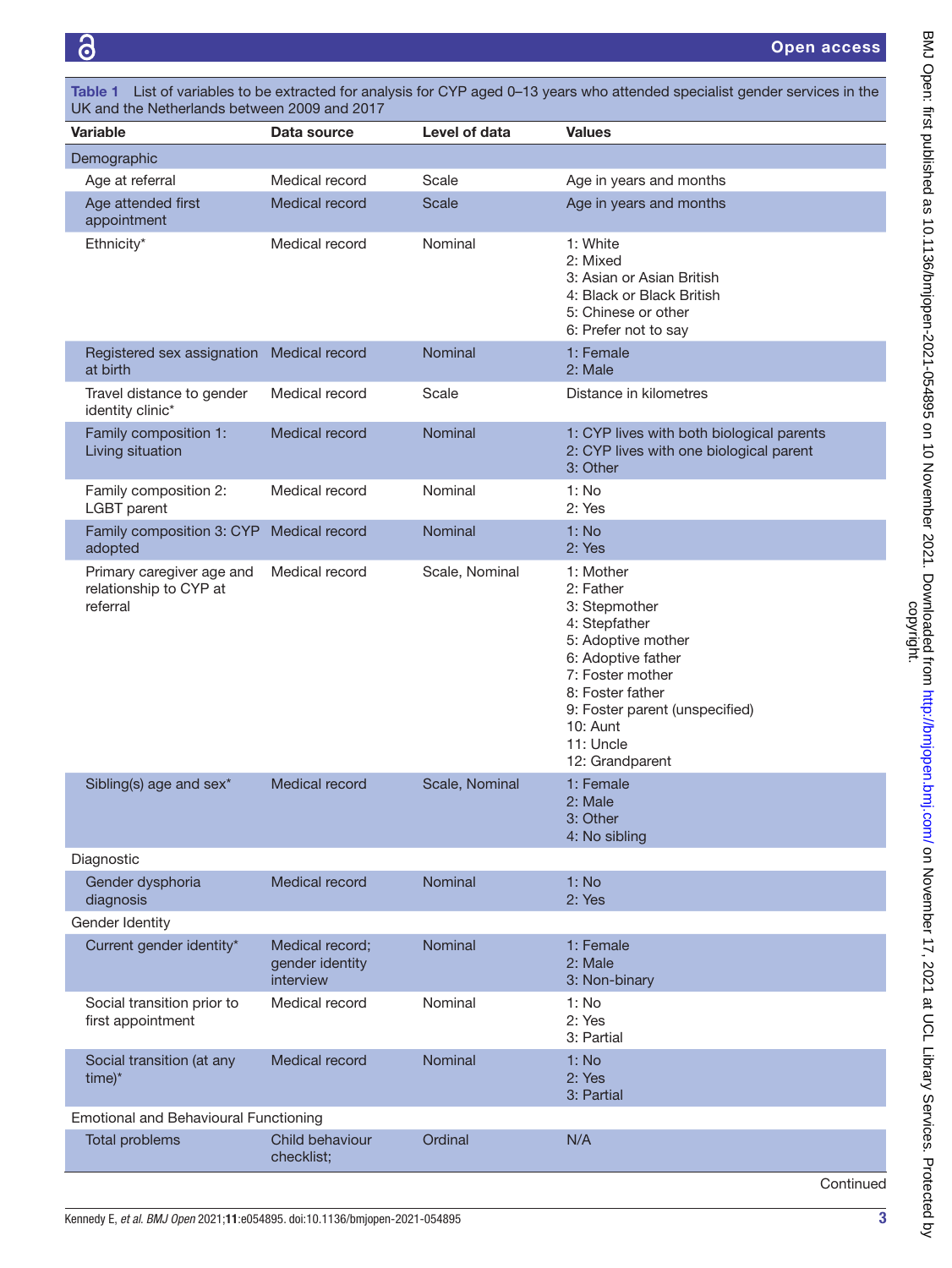|                                                           |                                  |                  | 3                                                                                                                                                                                                                                                                                                                                                                                                                                                                                                                                                                                                                                                                                                                                                                                                                                                                                                                                                                                                                                                                                                                                                                                                |
|-----------------------------------------------------------|----------------------------------|------------------|--------------------------------------------------------------------------------------------------------------------------------------------------------------------------------------------------------------------------------------------------------------------------------------------------------------------------------------------------------------------------------------------------------------------------------------------------------------------------------------------------------------------------------------------------------------------------------------------------------------------------------------------------------------------------------------------------------------------------------------------------------------------------------------------------------------------------------------------------------------------------------------------------------------------------------------------------------------------------------------------------------------------------------------------------------------------------------------------------------------------------------------------------------------------------------------------------|
| Table 1<br>Continued                                      |                                  |                  |                                                                                                                                                                                                                                                                                                                                                                                                                                                                                                                                                                                                                                                                                                                                                                                                                                                                                                                                                                                                                                                                                                                                                                                                  |
| <b>Variable</b>                                           | Data source                      | Level of data    | <b>Values</b>                                                                                                                                                                                                                                                                                                                                                                                                                                                                                                                                                                                                                                                                                                                                                                                                                                                                                                                                                                                                                                                                                                                                                                                    |
| Internalising difficulties                                | Youth self report;               | Ordinal          | N/A                                                                                                                                                                                                                                                                                                                                                                                                                                                                                                                                                                                                                                                                                                                                                                                                                                                                                                                                                                                                                                                                                                                                                                                              |
| <b>Externalising difficulties</b>                         | Teacher report form              | Ordinal          | N/A                                                                                                                                                                                                                                                                                                                                                                                                                                                                                                                                                                                                                                                                                                                                                                                                                                                                                                                                                                                                                                                                                                                                                                                              |
| Autism                                                    |                                  |                  |                                                                                                                                                                                                                                                                                                                                                                                                                                                                                                                                                                                                                                                                                                                                                                                                                                                                                                                                                                                                                                                                                                                                                                                                  |
| <b>Autistic traits</b>                                    | Social                           | Ordinal          | N/A                                                                                                                                                                                                                                                                                                                                                                                                                                                                                                                                                                                                                                                                                                                                                                                                                                                                                                                                                                                                                                                                                                                                                                                              |
|                                                           | <b>Responsiveness Scale</b>      |                  |                                                                                                                                                                                                                                                                                                                                                                                                                                                                                                                                                                                                                                                                                                                                                                                                                                                                                                                                                                                                                                                                                                                                                                                                  |
| Referral information                                      |                                  |                  |                                                                                                                                                                                                                                                                                                                                                                                                                                                                                                                                                                                                                                                                                                                                                                                                                                                                                                                                                                                                                                                                                                                                                                                                  |
| Date of referral                                          | Medical record                   | Scale            | N/A                                                                                                                                                                                                                                                                                                                                                                                                                                                                                                                                                                                                                                                                                                                                                                                                                                                                                                                                                                                                                                                                                                                                                                                              |
| Date of first and last<br>appointments                    | Medical record                   | Scale            | N/A                                                                                                                                                                                                                                                                                                                                                                                                                                                                                                                                                                                                                                                                                                                                                                                                                                                                                                                                                                                                                                                                                                                                                                                              |
| Total no. of appointments                                 | Medical record                   | Scale            | N/A                                                                                                                                                                                                                                                                                                                                                                                                                                                                                                                                                                                                                                                                                                                                                                                                                                                                                                                                                                                                                                                                                                                                                                                              |
| Date of discharge*<br>Reason for discharge*               | Medical record<br>Medical record | Scale<br>Nominal | N/A<br>1: Discharged against professional advice                                                                                                                                                                                                                                                                                                                                                                                                                                                                                                                                                                                                                                                                                                                                                                                                                                                                                                                                                                                                                                                                                                                                                 |
|                                                           |                                  |                  | 2: Discharged on professional advice<br>3: Inappropriate Referral<br>4: Patient moved out of the area<br>5: Patient non-attendance<br>6: Patient requested discharge<br>7: Transferred from CAMHS to local Adult Mental<br><b>Health Services</b><br>8: Transferred to other healthcare provider not<br>medium/high secure<br>9: Patient not yet discharged                                                                                                                                                                                                                                                                                                                                                                                                                                                                                                                                                                                                                                                                                                                                                                                                                                      |
| Healthcare resource use                                   |                                  |                  |                                                                                                                                                                                                                                                                                                                                                                                                                                                                                                                                                                                                                                                                                                                                                                                                                                                                                                                                                                                                                                                                                                                                                                                                  |
| Type of clinical<br>appointments<br>Date of appointments/ | Medical record<br>Medical record | Nominal<br>Scale | <b>T&amp;P NHSFT:</b><br>1: Early Liaison with endocrine clinic for <15 yrs <sup>a</sup><br>2: Liaison with endocrine clinic for 15+ yrs <sup>a</sup><br>3: GIDS Outreach Assessment <sup>b</sup><br>4: GIDS Standard Assessment <sup>b</sup><br>5: GIDS Treatment Outreach <sup>c</sup><br>6: GIDS Treatment Standard <sup>c</sup><br>7: GIDS Young Persons Group <sup>d</sup><br>8: Group (not specified) <sup>d</sup><br>9: GIDS Transitions Appointment <sup>c</sup><br>10: Endocrinology (15+ yrs)<br>11: Endocrinology (<15 years)<br>12: Child, Young Adults and Families (CYAF)<br><b>Assessment</b> <sup>b</sup><br>13: CYAF Individual therapy once per week <sup>c</sup><br>14: CYAF Family Therapy <sup>c</sup><br>AUMC:<br>1: Intake psychology <sup>b</sup><br>2: Consultation psychology <sup>b</sup><br>3: Psychological assessment <sup>b</sup><br>4: Screening psychiatry <sup>b</sup><br>5: Consultation psychiatry <sup>b</sup><br>6: New patient endocrinology <sup>a</sup><br>7: Consultation endocrinology <sup>a</sup><br>8: Group consultation endocrinology <sup>a</sup><br>9: DEXA scan <sup>a</sup><br>10: $Labsa$<br>11: Consultation fertility <sup>a</sup><br>N/A |
| frequency                                                 |                                  |                  |                                                                                                                                                                                                                                                                                                                                                                                                                                                                                                                                                                                                                                                                                                                                                                                                                                                                                                                                                                                                                                                                                                                                                                                                  |
| Duration of appointments                                  | Medical record                   | <b>Scale</b>     | Time in minutes                                                                                                                                                                                                                                                                                                                                                                                                                                                                                                                                                                                                                                                                                                                                                                                                                                                                                                                                                                                                                                                                                                                                                                                  |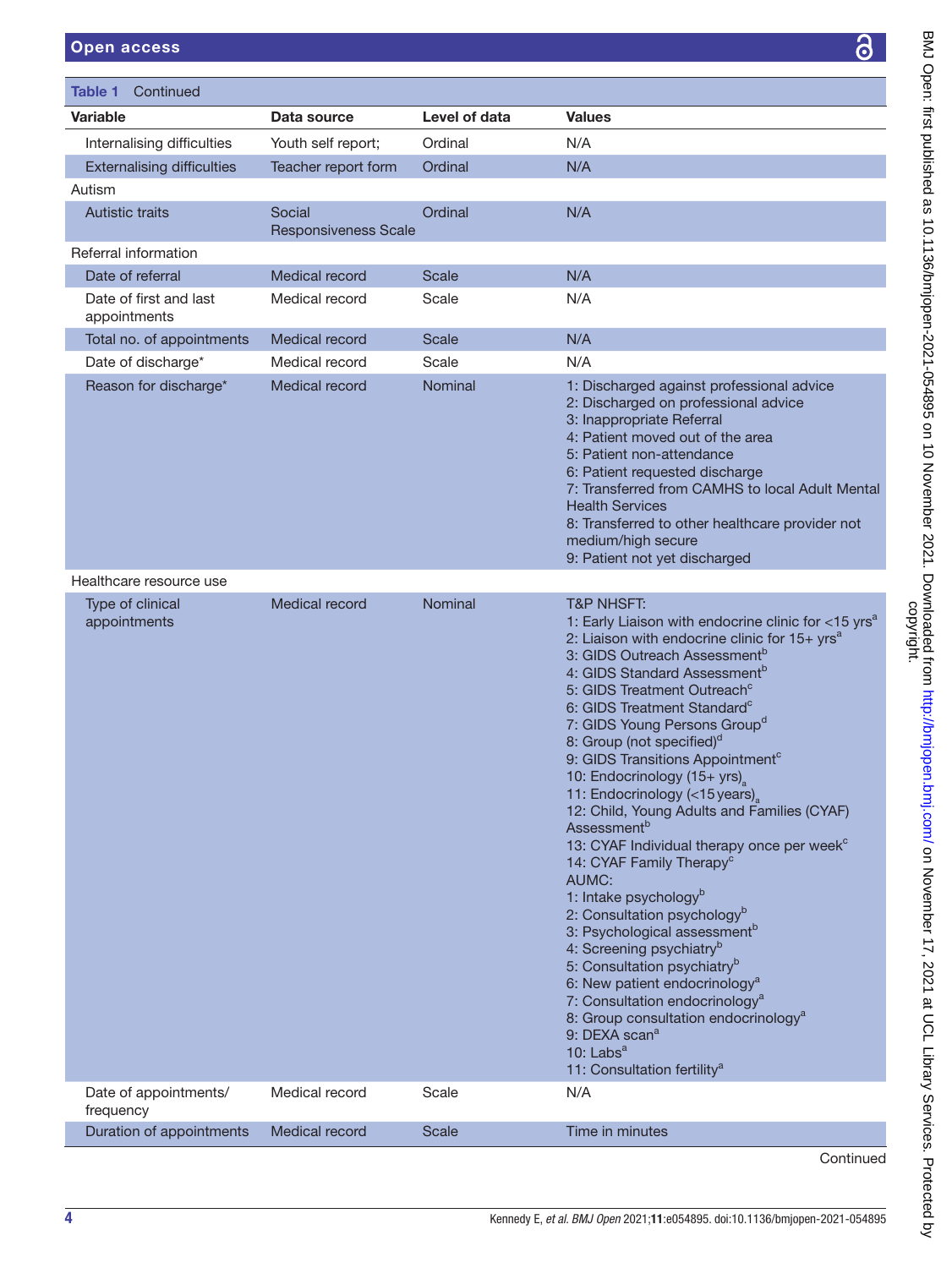| Continued<br>Table 1  |                |                |                                                                                                                                                                                            |
|-----------------------|----------------|----------------|--------------------------------------------------------------------------------------------------------------------------------------------------------------------------------------------|
| Variable              | Data source    | Level of data  | <b>Values</b>                                                                                                                                                                              |
| Patient attendance    | Medical record | Nominal        | 1: Attended<br>2: Cancelled<br>3: Did not attend                                                                                                                                           |
| Clinician attendancet | Medical record | <b>Nominal</b> | 1: Psychologist<br>2: Psychologist assistant<br>3: Psychiatrist<br>4: Endocrinologist<br>5: Doctors assistant<br>6: Nurse<br>7: Gynaecologist<br>8: Sexologist<br>9: Doctor<br>10: Unknown |

Appointment type groupings: <sup>a</sup>endocrinology/medical; <sup>b</sup>assessment; <sup>c</sup>psychosocial treatment; <sup>d</sup>group.

\*Data available for T&P NHSFT only.

†Data available for AUMC only.

AUMC, Amsterdam University Medical Centre; CAMHS, Child and Adolescent Mental Health Services; CYP, children and young people; GIDS, gender identity development service; LGBT, lesbian, gay, bisexual, transgender; N/A, not available; NHSFT, National Health Service Foundation Trust; T&P, Tavistock & Portman.

mixed methods approach, incorporating both quantitative and qualitative longitudinal studies to investigate the experiences, outcomes and well-being of families referred to the UK GIDS.

## Study population

The study population will consist of all CYP aged ≤13 years who attended at least one appointment at a specialist gender service (GIDS or AUMC) between 2009 and 2017 and were recorded in the electronic patient records system used by the services. This will include approximately 1040 CYP from GIDS and 529 CYP from AUMC. CYP with differences in sex development and those referred to the service to obtain support with a parent undergoing gender transition will be excluded from the analyses.

## Data source

The study will consist of a retrospective analysis of routinely collected clinical data extracted from both the Tavistock and Portman NHSFT and the AUMC in the Netherlands between 2009 and 2017. The UK GIDS was established in 1989 and is currently one of the largest, if not the largest, specialist gender clinic for CYP in the world. It is a nationally commissioned service covering England, Wales, Northern Ireland and in part, Scotland and the Republic of Ireland, through a series of outreach clinics and main hubs in London and Leeds. The Center of Expertise on Gender Dysphoria in the Netherlands was established in 1988, and is one of the oldest and most established clinics. These two sites were chosen as they represent two of the largest and longest serving specialist clinics in Europe for CYP seeking support relating to their gender identity. These services are therefore uniquely placed to undertake a retrospective analysis of the characteristics and outcomes of CYP who attended the clinics

across an 8-year period. Completion of assessment and outcome measures such as the CBCL, YSR, TRF and SRS was entirely voluntary and not a condition of receiving care. The data from these measures were collected retrospectively for this study.

# Procedure

The research teams at each respective site (the Tavistock and Portman NHSFT in the UK and AUMC) will submit a request for data extraction to their local informatics team. Data will be extracted by each local informatics team via their electronic service user record software and entered into a comma-separated values (CSV) formatted dataset. Members of the research teams at each respective site will manually input any data into the datasets which cannot be extracted by the informatics teams, such as handwritten or typed information obtained from assessment reports. Data for social transition will be handsearched by the UK research team from medical records, although the content of which can vary enormously from patient-topatient and by clinician. All identifiable data will be held in a password-protected database on an encrypted NHS server at the Tavistock and Portman NHSFT until the dataset has been finalised and is ready for analysis. Once the dataset is complete, all identifiable data (NHS patient IDs, dates of birth and all free-text responses) will be removed. The anonymised dataset will then be uploaded and stored onto an encrypted and General Data Protection Regulation (GDPR)-compliant data portal (Data Safe Haven) so that the statistical team at University College London (UCL) PRIMENT's Clinical Trials Unit can access the dataset for analysis. A data sharing agreement will be in place between the Tavistock and Portman NHSFT and the AUMC, each as data controllers. The sites will share ownership of the anonymised datasets once analysis is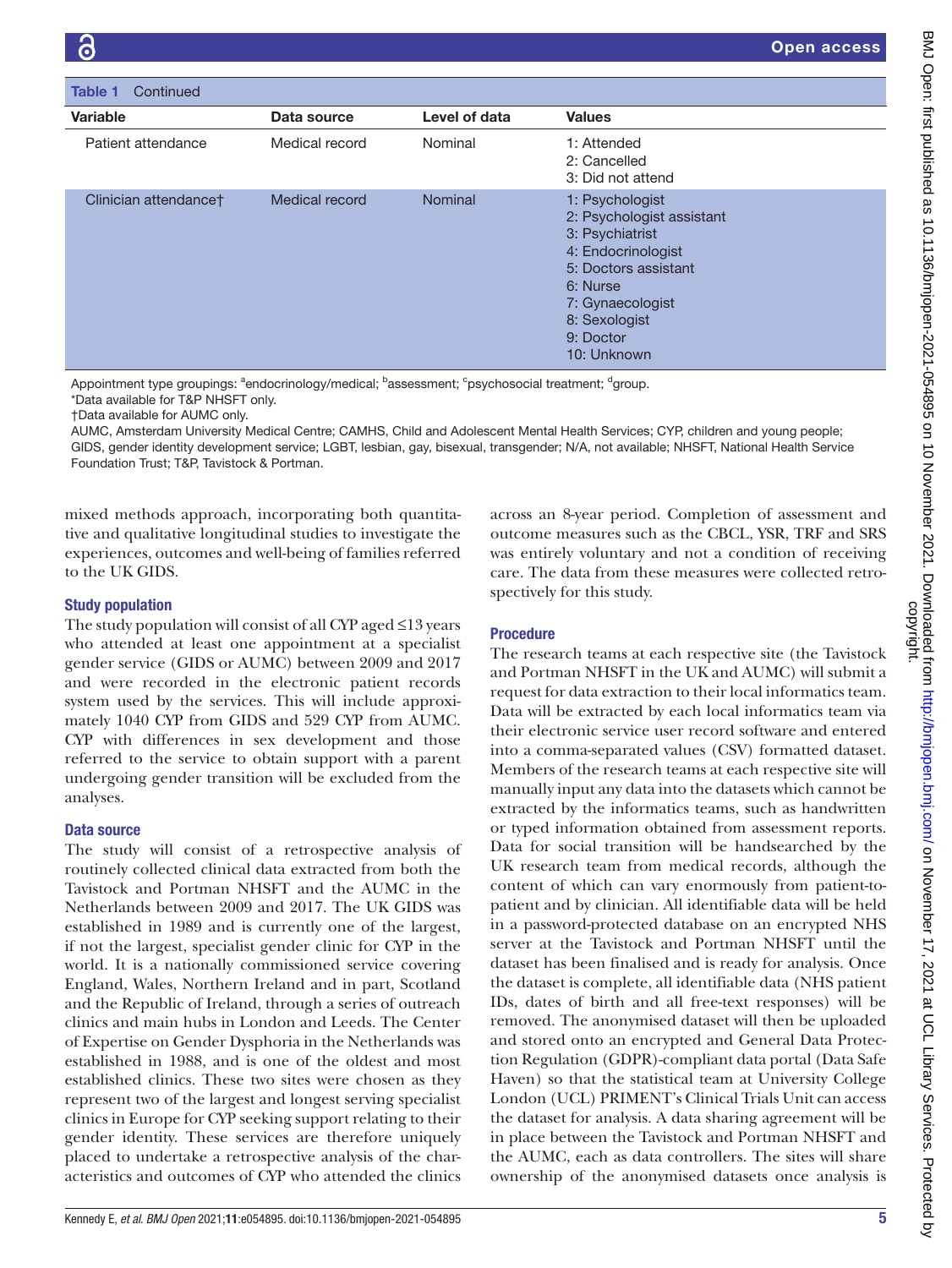complete and these datasets will be retained for no longer than 20 years. A collaboration agreement will also be enforced between all participating sites, identifying UCL as the data processor. The data processor shall destroy the data on request by the Tavistock and Portman NHSFT. The study will run for approximately 2 years (2019–2021).

## Analysis plan

Data will be analysed in STATA by the statistical team at UCL PRIMENT's Clinical Trials Unit. Characteristics of the CYP will be described using mean (SD), median (IQ range) or frequencies (proportion), as appropriate. In order to address study aim (2), the proportion of CYP who experience gender dysphoria, socially transition, access physical/medical treatment (ie, attend a paediatric endocrinology clinic) and have co-occurring autistic traits (as measured by the SRS) will be estimated, along with their 95% CIs. In order to address study aim (3), descriptive characteristics of the CYP who attend a paediatric endocrinology clinic will be compared with those for CYP who do not attend such a clinic. Regression models will be used to examine factors that are associated with referral to a paediatric endocrinology clinic. Factors which are likely to be explored within these models include: (1) family composition, (2) social transition, (3) emotional and behavioural functioning of CYP (measured by CBCL, YSR and TRF) and (4) autistic traits (measured by the SRS). Regression analyses will be adjusted for year of referral.

In relation to study aim (4), the average number of contacts with the service will be reported for each type of appointment. To establish healthcare resource costs, data pertaining to individual appointments (ie, assessment appointment; psychosocial treatment appointment; group appointment and endocrine appointment) from the time of referral until discharge from the service will be analysed. These will be costed based on information provided by the service on the number, profession and grade of clinical involvement for each appointment type and using information from the personal social service resource unit (PSSRU) to calculate cost per minute.<sup>22</sup> The cost per minute for each appointment type will then be multiplied by the duration of appointment, as recorded in patient files. We will conduct a sensitivity analysis using only service provided costs and only NHS Reference Costs.[22](#page-6-13) The Netherlands will be costed based on PSSRU costing, with a sensitivity analysis using Netherlandsspecific wages. Costed clinic appointments will then be summed together to calculate the total cost of care for each CYP and divided by contact time to adjust for patients with longer follow-ups. Average total costs of care and appointments will be reported for young people who attended a paediatric endocrinology clinic versus those who did not. These will be reported separately for the UK and the Netherlands. Further information regarding appointment types is provided in [online supplemental](https://dx.doi.org/10.1136/bmjopen-2021-054895) [appendix 1](https://dx.doi.org/10.1136/bmjopen-2021-054895).

In order to address study aim (5), information such as (1) costs of care; (2) country of care; (3) care pathway

(the type of treatment and/or support that the CYP receives throughout their time with the service); (4) outcomes including well-being (measured by CBCL, YSR and TRF); and (5) potential predictors of costs and outcomes (eg, age at first appointment, gender dysphoria diagnosis and autistic traits) will be used to explore differences in costs between CYP who attend a paediatric endocrinology clinic and those who do not. The purpose of this analysis is to calculate the cost of care for each CYP from the beginning to end of their time with GIDS, and then report if different CYP have different costs because (1) of the country they are in; (2) they followed the endocrine pathway (or didn't); (3) other clinical factors such as the prevalence of autistic traits. Further information regarding care pathways is described in [online supple](https://dx.doi.org/10.1136/bmjopen-2021-054895)[mental appendix 2.](https://dx.doi.org/10.1136/bmjopen-2021-054895)

All of the analyses will be presented individually for each service and also combined where possible. Where appropriate, analyses will be reported by year (2009–2017). If necessary, previously identified differences in baseline presentation of CYP referrals to the two services will be taken into account in the analyses, as well as other differences between the clinics such as the time (year) at which early physical interventions are offered. Potential bias due to missing data will be investigated by comparing the characteristics of CYP who have completed the reported outcome measures to those who have incomplete or no outcome data. Outcome measure data (ie, CBCL, TRF, YSR and SRS) will only be included in analyses when ≥70% of the cohort have completed the measures.

## Patient and public involvement statement

The LOGIC study was developed in collaboration with UK GIDS users. The research proposal was also discussed at a stakeholder event involving trans youth organisations. The LOGIC study has a patient and public involvement (PPI) group, composed of parents and CYP who are participating in our ongoing longitudinal cohort study. Findings and outputs will be discussed with the study PPI group.

# ETHICS AND DISSEMINATION

This study has been approved by the Health Research Authority and London—Hampstead Research Ethics Committee as application 19/LO/0181. The study findings will be published in peer-reviewed journals and presented at both conferences and stakeholder events.

## Author affiliations

<sup>1</sup> Research & Development Unit, Tavistock and Portman NHS Foundation Trust, London, UK

<sup>2</sup>Research Department of Clinical, Educational and Health Psychology, University College London, London, UK

<sup>3</sup>Children, Young Adults and Families Directorate, Tavistock and Portman NHS Foundation Trust, London, UK

4 Gender Identity Development Service, Tavistock and Portman NHS Foundation Trust, London, UK

<sup>5</sup>Department of Statistical Science, University College London, London, UK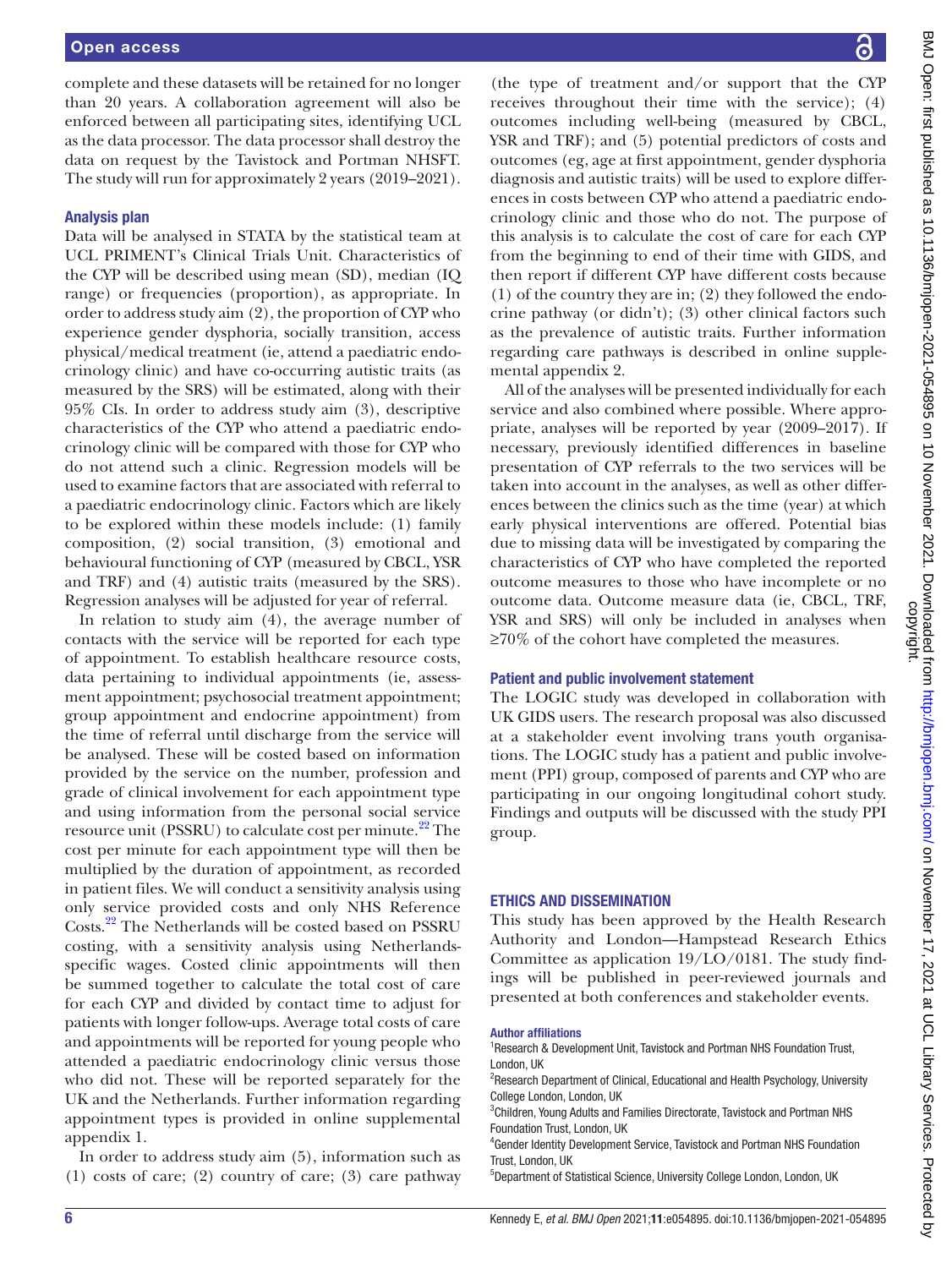<sup>6</sup>Research Department of Primary Care and Population Health, University College London, London, UK

<sup>7</sup> Division of Psychiatry, Faculty of Brain Sciences, London, UK

<sup>8</sup>Department of Paediatric and Adolescent Endocrinology, University College London Hospitals NHS Foundation Trust, London, UK

<sup>9</sup>Autism Research Centre, Department of Psychiatry, University of Cambridge, Cambridge, UK

<sup>10</sup>Center of Expertise on Gender Dysphoria, Vrije Universiteit Amsterdam,

Amsterdam University Medical Center, location VUmc, Amsterdam, The Netherlands <sup>11</sup> Department of Medical Psychology, Amsterdam University Medical Center, location VUmc, Amsterdam, The Netherlands

<sup>12</sup>Department of Child and Adolescent Psychiatry, Amsterdam University Medical Center, location VUmc, Amsterdam, The Netherlands

<sup>13</sup>Institute of Population Health Sciences, University of Liverpool, Liverpool, UK

Acknowledgements We would like to acknowledge the highly significant contribution made by Professor Michael King, University College London, who was a co-investigator on the NIHR LOGIC study. Professor King sadly passed away while the proofs of this manuscript were being prepared.

Contributors EK, PC, RO, RH, RS, GB, SB-C, NdG, TS, AdV, BY and MK contributed to the conception and design of the protocol. EK is the chief investigator of the LOGIC study. EK, CL, HS, VR and LS drafted the manuscript. RO and VV provided expertise on statistical analysis. RH provided expertise on health economic analysis. All authors drafted or critically revised the protocol and approved the final version of the manuscript.

Funding This work was supported by the National Institute for Health Research, Health Services and Delivery Research grant number 17/51/19.

Competing interests None declared.

Patient consent for publication Not applicable.

Provenance and peer review Not commissioned; externally peer reviewed.

Supplemental material This content has been supplied by the author(s). It has not been vetted by BMJ Publishing Group Limited (BMJ) and may not have been peer-reviewed. Any opinions or recommendations discussed are solely those of the author(s) and are not endorsed by BMJ. BMJ disclaims all liability and responsibility arising from any reliance placed on the content. Where the content includes any translated material, BMJ does not warrant the accuracy and reliability of the translations (including but not limited to local regulations, clinical guidelines, terminology, drug names and drug dosages), and is not responsible for any error and/or omissions arising from translation and adaptation or otherwise.

Open access This is an open access article distributed in accordance with the Creative Commons Attribution 4.0 Unported (CC BY 4.0) license, which permits others to copy, redistribute, remix, transform and build upon this work for any purpose, provided the original work is properly cited, a link to the licence is given, and indication of whether changes were made. See: [https://creativecommons.org/](https://creativecommons.org/licenses/by/4.0/) [licenses/by/4.0/.](https://creativecommons.org/licenses/by/4.0/)

### ORCID iDs

Eilis Kennedy <http://orcid.org/0000-0002-4162-4974> Veronica Ranieri<http://orcid.org/0000-0003-0528-8640> Rachael Hunter <http://orcid.org/0000-0002-7447-8934>

### **REFERENCES**

<span id="page-6-0"></span>1 Chen M, Fuqua J, Eugster EA. Characteristics of referrals for gender dysphoria over a 13-year period. *[J Adolesc Health](http://dx.doi.org/10.1016/j.jadohealth.2015.11.010)* 2016;58:369–71.

- 2 Kaltiala R, Bergman H, Carmichael P, *et al*. Time trends in referrals to child and adolescent gender identity services: a study in four Nordic countries and in the UK. *[Nord J Psychiatry](http://dx.doi.org/10.1080/08039488.2019.1667429)* 2020;74:40–4.
- <span id="page-6-1"></span>3 Referrals to GIDS, 2014-15 to 2018-19. Available: [https://gids.nhs.](https://gids.nhs.uk/number-referrals) [uk/number-referrals](https://gids.nhs.uk/number-referrals)
- <span id="page-6-2"></span>4 Steensma TD, Cohen-Kettenis PT, Zucker KJ. Evidence for a change in the sex ratio of children referred for gender dysphoria: data from the center of expertise on gender dysphoria in Amsterdam (1988- 2016). *[J Sex Marital Ther](http://dx.doi.org/10.1080/0092623X.2018.1437580)* 2018;44:713–5.
- 5 Aitken M, Steensma TD, Blanchard R, *et al*. Evidence for an altered sex ratio in clinic-referred adolescents with gender dysphoria. *[J Sex](http://dx.doi.org/10.1111/jsm.12817)  [Med](http://dx.doi.org/10.1111/jsm.12817)* 2015;12:756–63.
- <span id="page-6-3"></span>6 Arnoldussen M, Steensma TD, Popma A, *et al*. Re-evaluation of the Dutch approach: are recently referred transgender youth different compared to earlier referrals? *[Eur Child Adolesc Psychiatry](http://dx.doi.org/10.1007/s00787-019-01394-6)* 2020;29:803-811.
- <span id="page-6-4"></span>7 Achenbach TM. *The Achenbach system of empirically based assessemnt (ASEBA): development, findings, theory, and applications*. Burlington, VT: University of Vermont Research Center for Children, Youth and Families, 2009.
- <span id="page-6-5"></span>8 Constantino JN, Gruber CP. *Social responsiveness scale (SRS)*. Los Angeles, CA: Western Psychological Services, 2005.
- <span id="page-6-6"></span>9 de Graaf NM, Cohen-Kettenis PT, Carmichael P, *et al*. Psychological functioning in adolescents referred to specialist gender identity clinics across Europe: a clinical comparison study between four clinics. *[Eur Child Adolesc Psychiatry](http://dx.doi.org/10.1007/s00787-017-1098-4)* 2018;27:909–19.
- <span id="page-6-7"></span>10 Steensma TD, Cohen-Kettenis PT. Gender transitioning before puberty? *[Arch Sex Behav](http://dx.doi.org/10.1007/s10508-011-9752-2)* 2011;40:649–50.
- <span id="page-6-8"></span>11 Olson KR, Durwood L, DeMeules M, *et al*. Mental health of transgender children who are supported in their identities. *[Pediatrics](http://dx.doi.org/10.1542/peds.2015-3223)* 2016;137:e20153223.
- 12 Durwood L, McLaughlin KA, Olson KR. Mental health and Self-Worth in socially Transitioned transgender youth. *[J Am Acad Child Adolesc](http://dx.doi.org/10.1016/j.jaac.2016.10.016)  [Psychiatry](http://dx.doi.org/10.1016/j.jaac.2016.10.016)* 2017;56:116–23.
- 13 Wong W, Drake SJ. A qualitative study of transgender children with early social transition: parent perspectives and clinical implications. *[PEOPLE Int J Soc Sci](http://dx.doi.org/10.20319/pijss.2017.32.19701985)* 2017;3.
- <span id="page-6-9"></span>14 Olson-Kennedy J, Cohen-Kettenis PT, Kreukels BPC, *et al*. Research priorities for gender nonconforming/transgender youth: gender identity development and biopsychosocial outcomes. *[Curr Opin](http://dx.doi.org/10.1097/MED.0000000000000236)  [Endocrinol Diabetes Obes](http://dx.doi.org/10.1097/MED.0000000000000236)* 2016;23:172–9.
- <span id="page-6-10"></span>15 Olson-Kennedy J, Chan Y-M, Garofalo R, *et al*. Impact of early medical treatment for transgender youth: protocol for the longitudinal, observational trans youth care study. *[JMIR Res Protoc](http://dx.doi.org/10.2196/14434)* 2019;8:e14434.
- 16 Tollit MA, Pace CC, Telfer M, *et al*. What are the health outcomes of trans and gender diverse young people in Australia? study protocol for the Trans20 longitudinal cohort study. *[BMJ Open](http://dx.doi.org/10.1136/bmjopen-2019-032151)* 2019;9:e032151.
- <span id="page-6-11"></span>17 Spack NP, Edwards-Leeper L, Feldman HA, *et al*. Children and adolescents with gender identity disorder referred to a pediatric medical center. *[Pediatrics](http://dx.doi.org/10.1542/peds.2011-0907)* 2012;129:418–25.
- 18 Olson J, Schrager SM, Belzer M, *et al*. Baseline physiologic and psychosocial characteristics of transgender youth seeking care for gender dysphoria. *[J Adolesc Health](http://dx.doi.org/10.1016/j.jadohealth.2015.04.027)* 2015;57:374–80.
- 19 de Vries ALC, Noens ILJ, Cohen-Kettenis PT, *et al*. Autism spectrum disorders in gender dysphoric children and adolescents. *[J Autism](http://dx.doi.org/10.1007/s10803-010-0935-9)  [Dev Disord](http://dx.doi.org/10.1007/s10803-010-0935-9)* 2010;40:930–6.
- 20 Skagerberg E, Di Ceglie D, Carmichael P. Brief report: autistic features in children and adolescents with gender dysphoria. *[J Autism](http://dx.doi.org/10.1007/s10803-015-2413-x)  [Dev Disord](http://dx.doi.org/10.1007/s10803-015-2413-x)* 2015;45:2628–32.
- <span id="page-6-12"></span>21 Longitudinal Outcomes of Gender Identity in Children [Internet]. The LOGIC study. Available: <https://logicstudy.uk/>[Accessed 22 Apr 2020].
- <span id="page-6-13"></span>22 Curtis LA, Burns A. *Unit costs of health and social care 2019*. Kent, UK: PSSRU, 2019: 176.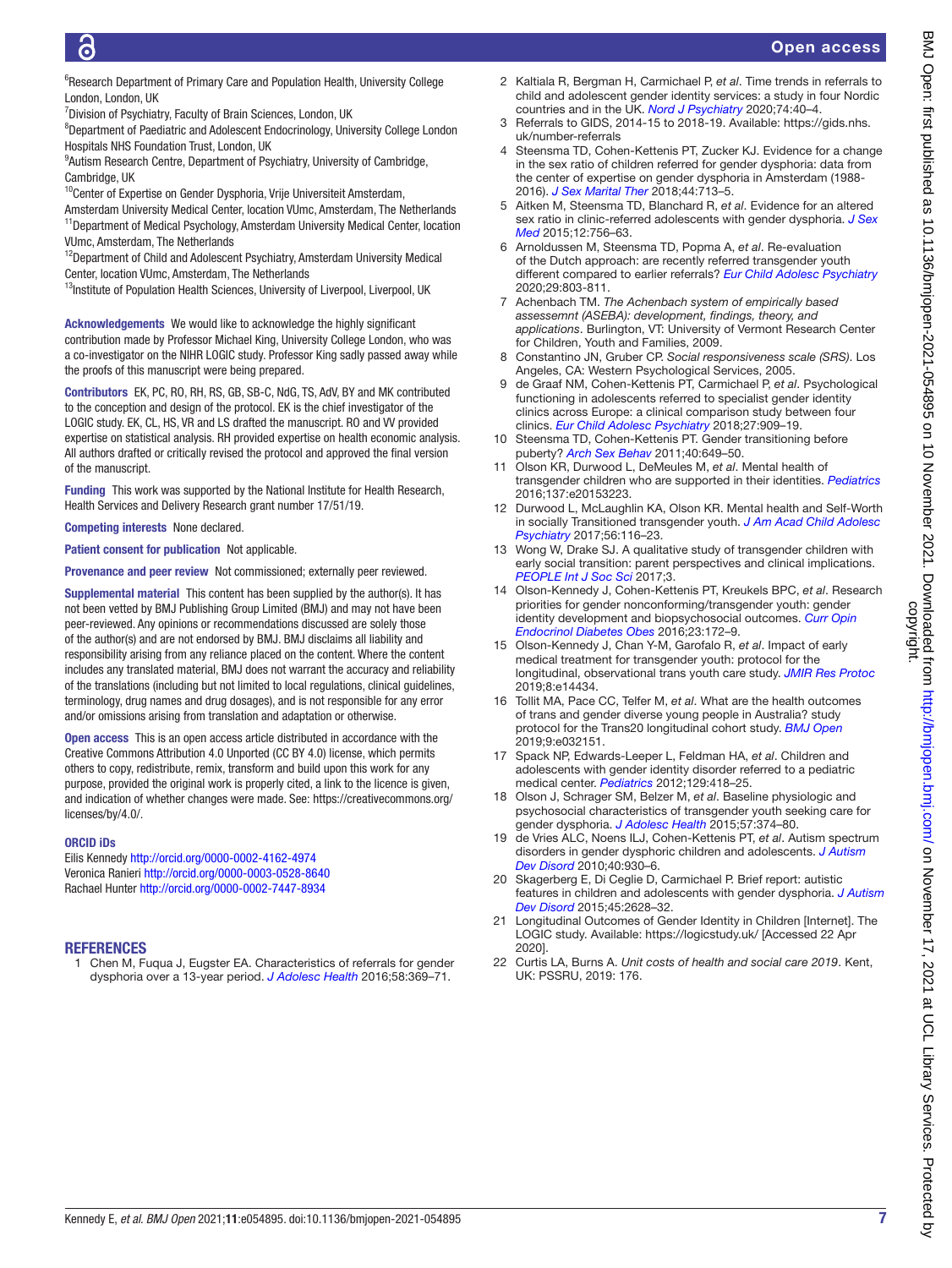|                     | <b>Type of clinical</b><br>appointment                                    | <b>Definition</b>                                                                                  |
|---------------------|---------------------------------------------------------------------------|----------------------------------------------------------------------------------------------------|
| T&P<br><b>NHSFT</b> |                                                                           |                                                                                                    |
|                     | 1: Early Liaison with<br>endocrine clinic for <15<br>yrs <sup>a</sup>     | Appointment with the endocrinology clinic for<br>those aged $15+$ years                            |
|                     | 2: Liaison with endocrine<br>clinic for $15+$ yrs <sup>a</sup>            | Appointment with the endocrinology clinic for<br>those aged <15 years                              |
|                     | 3: GIDS Outreach<br>Assessment <sup>b</sup>                               | Assessment undertaken remotely from the main<br>clinic base in London                              |
|                     | 4: GIDS Standard<br>Assessment <sup>b</sup>                               | Assessment which took place at the London<br>clinic                                                |
|                     | 5: GIDS Treatment<br>Outreach <sup>c</sup>                                | Psychosocial treatment undertaken remotely from<br>the main clinic base in London                  |
|                     | 6: GIDS Treatment<br>Standard <sup>c</sup>                                | Psychosocial treatment which took place at the<br>London clinic                                    |
|                     | 7: GIDS Young Persons<br>Group <sup>d</sup>                               | Group appointment specifically for young people<br>(take place during GIDS group sessions)         |
|                     | 8: Group (not specified) $d$                                              | Group appointment (take place during GIDS<br>group sessions)                                       |
|                     | 9: GIDS Transitions<br>Appointment <sup>c</sup>                           | Appointment for young people with GIDS and<br>GIC clinician to discuss transition to adult service |
|                     | 10: Endocrinology (15+<br>$yrs_a$                                         | Appointment with the endocrinology clinic for<br>those aged $15+$ years                            |
|                     | 11: Endocrinology (<15<br>$yrs_a$                                         | Appointment with the endocrinology clinic for<br>those aged $\leq$ 15 years                        |
|                     | 12: Child, Young Adults<br>and Families (CYAF)<br>Assessment <sup>b</sup> | Assessment by CYAF clinician                                                                       |
|                     | 13: CYAF Individual<br>therapy once per week <sup>c</sup>                 | Individual therapy by a CYAF clinician                                                             |
|                     | 14: CYAF Family<br>Therapy <sup>c</sup>                                   | Family therapy by a CYAF clinician                                                                 |
| <b>AUMC</b>         |                                                                           |                                                                                                    |
|                     | 1: Intake Psychology <sup>b</sup>                                         | First GID appointment with the psychologist<br>during the diagnostic phase, 60 min                 |
|                     | 2: Consultation                                                           | Standard GID assessment with the psychologist                                                      |

Psychology<sup>b</sup>

# **Appendix 1. Information regarding appointment types in the specialist gender clinics**

during the diagnostic phase, 60 min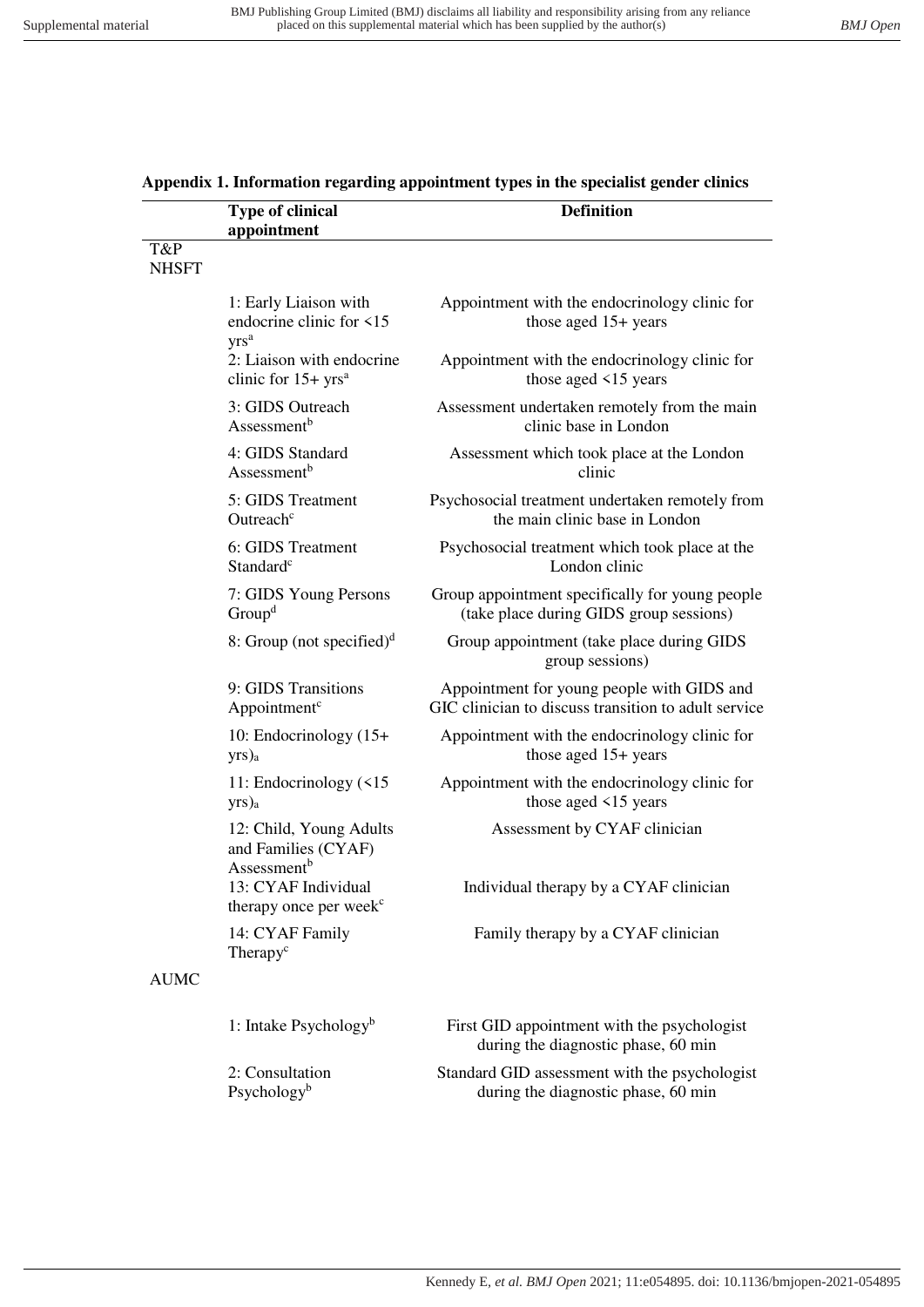| 3: Psychological<br>Assessment <sup>b</sup>                   | Appointment for completing questionnaires $\&$<br>psychiatric assessment / interview during the<br>diagnostic phase, 2-3h          |
|---------------------------------------------------------------|------------------------------------------------------------------------------------------------------------------------------------|
| 4: Screening Psychiatry <sup>b</sup>                          | First appointment after referral to the AUMC is<br>with the main practitioner / treatment provider                                 |
|                                                               | For children/adolescents the appointed main<br>practitioner in the hospital is the Child and<br>Adolescent psychiatrist            |
|                                                               | After the psychiatric screening, the psychiatrist<br>refers the CYP to a psychologist for the GID<br>assessment / diagnostic phase |
| 5: Consultation Psychiatry <sup>b</sup>                       | Psychiatric assessment during the diagnostic<br>phase                                                                              |
|                                                               | Usually upon request from psychologist (for<br>example in case when CYP presents with<br>(complex) psychiatric comorbidity)        |
| 6: New patient<br>endocrinology <sup>a</sup>                  | First appointment with the endocrinology clinic<br>for CYP                                                                         |
| 7: Consultation<br>endocrinology <sup>a</sup>                 | Standard appointment with the endocrinology<br>clinic for CYP                                                                      |
| 8: Group consultation<br>endocrinology / Webinar <sup>a</sup> | Group consultation before start medical treatment<br>(providing education/information re medical<br>treatment)                     |
| 9: DEXA scan <sup>a</sup>                                     | Order for DEXA scan to check bone health                                                                                           |
| $10$ : Labs <sup>a</sup>                                      | Appointment with the nurse for bloods / weight /<br>height measurements and standard health checks                                 |
| 11: Consultation fertility <sup>a</sup>                       | Appointment with the fertility doctor (GYN)                                                                                        |
|                                                               |                                                                                                                                    |

*Note.* Appointment type groupings: <sup>a</sup>Endocrinology/Medical; <sup>b</sup>Assessment; <sup>c</sup>Psychosocial Treatment; dGroup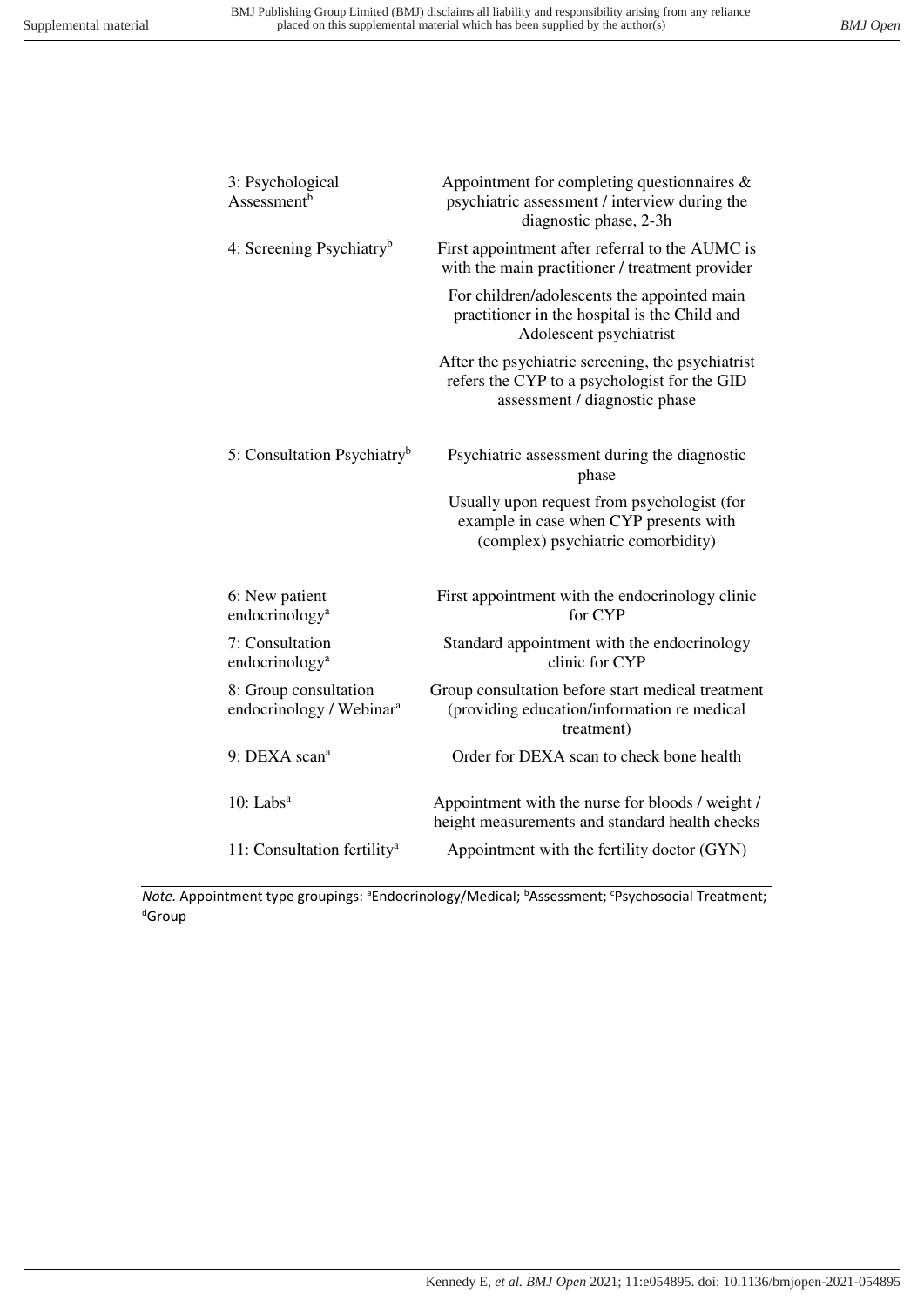# **Appendix 2. Information regarding care pathways**

In the UK, following the NHS England service specification, all patients attend the service for assessment in the first instance. According to the service specifications, this typically consists of 3-6 appointments, with the number of appointments based on individual need, agreed with the young person and their family. At the end of the assessment, if the young person remains in contact with the service they either continue to explore their gender identity and options around this, or they may be referred to the endocrine clinic with ongoing exploration of gender and pathways and psychosocial support. The current NHS service specification can be found here: [https://www.england.nhs.uk/wp-](https://www.england.nhs.uk/wp-content/uploads/2017/04/gender-development-service-children-adolescents.pdf)

[content/uploads/2017/04/gender-development-service-children-adolescents.pdf.](https://www.england.nhs.uk/wp-content/uploads/2017/04/gender-development-service-children-adolescents.pdf) Please note that this is currently undergoing a scheduled review, and an amendment was made to the service specification in December 2020 following the Bell vs. Tavistock judicial review. The amendment can be found here: [https://www.england.nhs.uk/wp](https://www.england.nhs.uk/wp-content/uploads/2020/12/Amendment-to-Gender-Identity-Development-Service-Specification-for-Children-and-Adolescents.pdf)[content/uploads/2020/12/Amendment-to-Gender-Identity-Development-Service-](https://www.england.nhs.uk/wp-content/uploads/2020/12/Amendment-to-Gender-Identity-Development-Service-Specification-for-Children-and-Adolescents.pdf)[Specification-for-Children-and-Adolescents.pdf](https://www.england.nhs.uk/wp-content/uploads/2020/12/Amendment-to-Gender-Identity-Development-Service-Specification-for-Children-and-Adolescents.pdf) 

As GIDS is a national service, 'outreach' assessment simply refers to the assessment being undertaken remotely from the main clinic base in London. After an assessment, if the CYP remains in contact with the service, appointment type then changes to 'treatment': 'treatment outreach' would indicate the treatment took place outside the main London clinic base, whereas 'treatment standard' would mean that the treatment took place at the London clinic. We will certainly provide additional descriptions when reporting findings.

In the Netherlands, the first consultation ('intake') is always with a child and adolescent psychiatrist. The following appointments during the assessment phase are with a psychologist. This usually consists of 3-6 appointments (on a monthly basis), with the number of appointments based on individual need, and agreed with the young person and